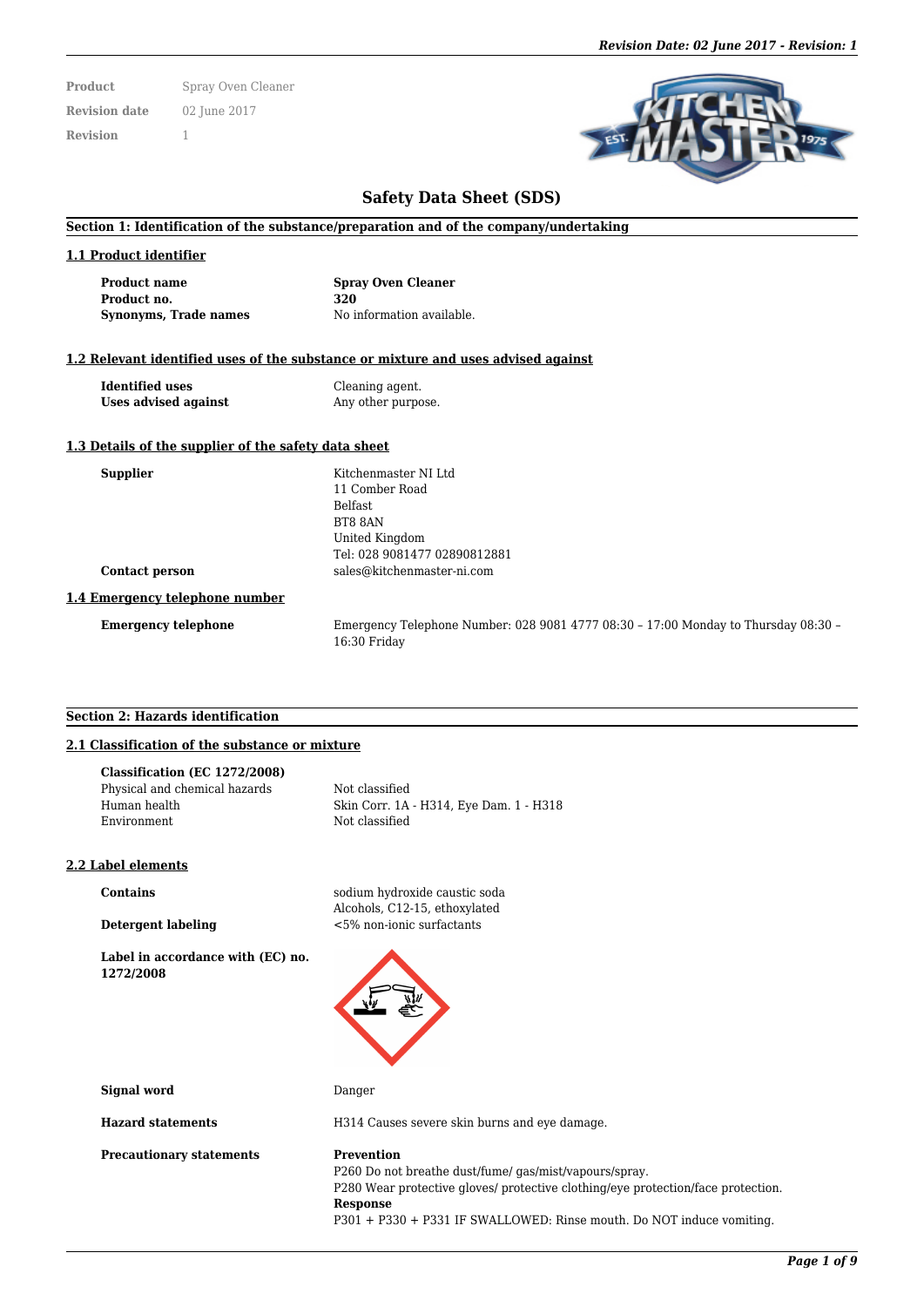P303 + P361 + P353 IF ON SKIN (or hair): Remove/Take off immediately all contaminated clothing. Rinse skin with water/ shower. P305 + P351 + P338 IF IN EYES: Rinse cautiously with water for several minutes. Remove contact lenses, if present and easy to do. Continue rinsing. P310 Immediately call a POISON CENTER or doctor/physician.

#### **2.3 Other hazards**

None known.

# **Section 3: Composition/identification of ingredients**

### **3.1 Substance**

Not applicable.

# **3.2 Mixtures**

| Name                          | <b>Product identifier</b>                                                         | Reg. EU 1272/2008                                                                                       | $\%$      |
|-------------------------------|-----------------------------------------------------------------------------------|---------------------------------------------------------------------------------------------------------|-----------|
| sodium hydroxide caustic soda | CAS-No.: 1310-73-2<br>EC No.: 215-185-5                                           | Skin Corr. 1A - H314                                                                                    | $1 - 10%$ |
| 2-butoxyethanol               | CAS-No.: 111-76-2<br>EC No.: 203-905-0<br>REACH Reg No.:<br>01-2119475108-36-0000 | Acute Tox 4 - H302, Acute Tox 4 - H312, Acute Tox 4 - H332, Skin<br>Irrit.2 - H315, Eye Irrit.2A - H319 | $1-10%$   |
| Alcohols, C12-15, ethoxylated | CAS-No.: 68131-39-5<br>EC No.: 500-195-7                                          | Eve Dam. 1 - H318, Aquatic Acute 1 - H400, Aquatic Chronic 3 -<br>H412                                  | $1-10%$   |

The full text for all hazard statements are displayed in section 16.

**Composition comments** The data shown are in accordance with the latest EC Directives.

## **Section 4: First aid measures**

#### **4.1 Description of first aid measures**

| <b>General information</b> | Provide general first aid, rest, warmth and fresh air. As a general rule, in case of doubt or if<br>symptoms persist, always call a doctor. Seek medical attention for all burns and eye injuries,<br>regardless how minor they may seem. First aid personnel must be aware of own risk during<br>rescue. |
|----------------------------|-----------------------------------------------------------------------------------------------------------------------------------------------------------------------------------------------------------------------------------------------------------------------------------------------------------|
| <b>Inhalation</b>          | Remove person to fresh air and keep comfortable for breathing. If not breathing, give<br>artificial respiration. If breathing is difficult, give oxygen. Seek medical attention.                                                                                                                          |
| Ingestion                  | If this product is ingested, remove victim immediately from source of exposure. Rinse mouth<br>thoroughly. Do not induce vomiting. Provide fresh air, warmth and rest. Get medical<br>attention. Never give anything by mouth to an unconscious person.                                                   |
| Skin contact               | Remove victim immediately from source of exposure. Remove contaminated clothing, shoes<br>and jewelry and wash before reuse. Wash the skin immediately with water. Obtain medical<br>attention if irritation persists or if blistering occurs.                                                            |
| Eye contact                | Do not rub eye. If this product contacts the eyes, gently flush eyes with water for at least<br>fifteen (15) minutes, lifting the upper and lower evelids occasionally. Remove contact lenses<br>if present and easy to do so. Avoid contaminating unaffected eye. Seek medical attention.                |

#### **4.2 Most important symptoms and effects, both acute and delayed**

| <b>General information</b> | The severity of the symptoms described will vary dependent on the concentration and the   |  |  |
|----------------------------|-------------------------------------------------------------------------------------------|--|--|
|                            | length of exposure.                                                                       |  |  |
| <b>Inhalation</b>          | Inhalation of mist or vapor may cause respiratory tract irritation.                       |  |  |
| Ingestion                  | May cause chemical burns in mouth and throat. May cause severe internal injury.           |  |  |
| Skin contact               | Corrosive. Cause severe skin burns.                                                       |  |  |
| Eye contact                | Extreme irritation of eyes and mucous membranes, including burning and tearing. Corrosive |  |  |
|                            | to eyes.                                                                                  |  |  |

#### **4.3 Indication of any immediate medical attention and special treatment needed**

**Notes to the physician** Treat symptomatically.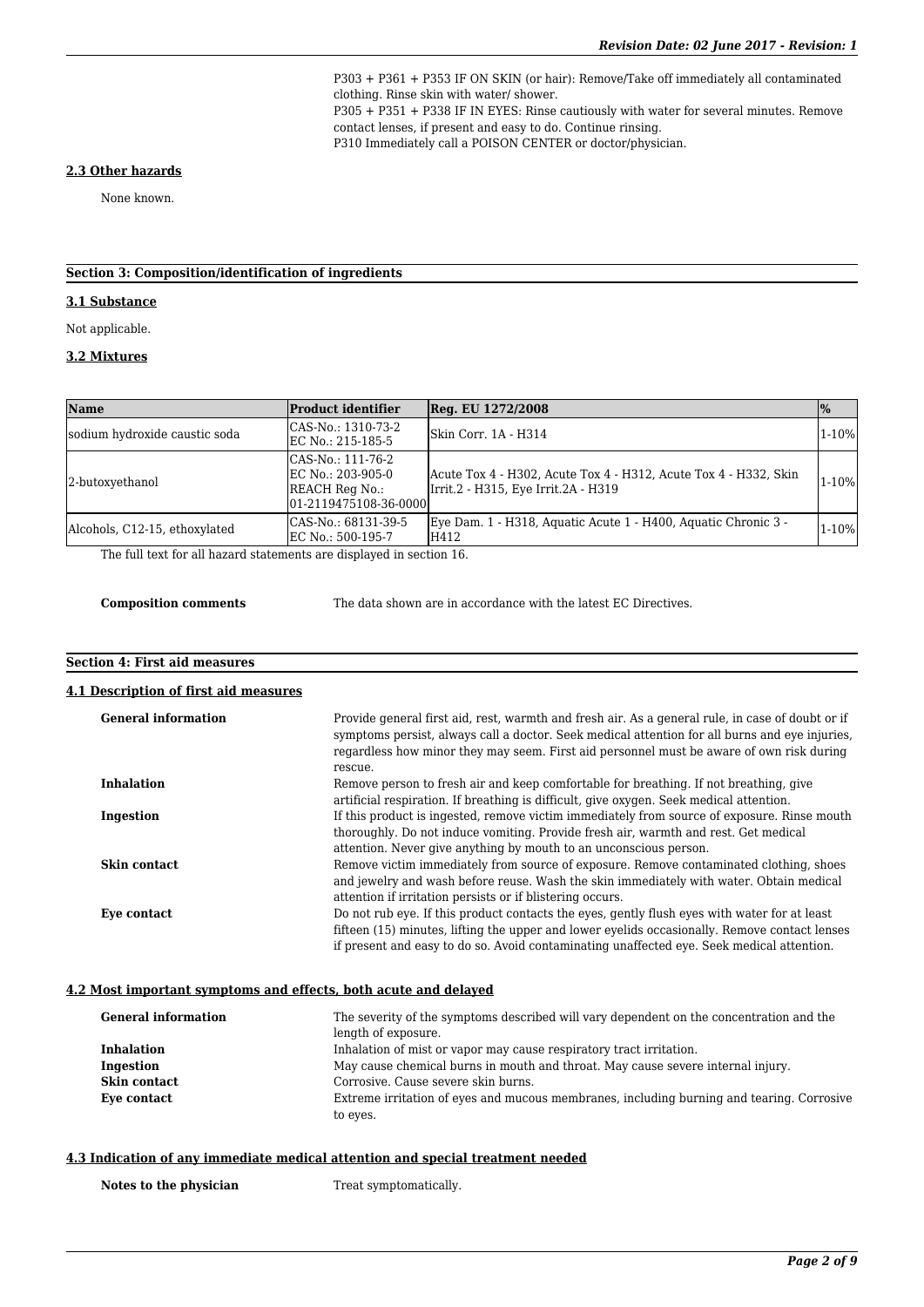# **Section 5: Fire-fighting measures**

# **5.1 Extinguishing media**

| <b>Extinguishing media</b>     | Use fire-extinguishing media appropriate for surrounding materials. |
|--------------------------------|---------------------------------------------------------------------|
| Unsuitable extinguishing media | None noted.                                                         |

# **5.2 Special hazards arising from the substance or mixture**

| <b>Hazardous combustion products</b>                        | When heated, toxic and corrosive vapours/gases may be formed. During fire, toxic gases (CO,<br>CO <sub>2</sub> ) are formed.                                                                                                                                                                                                                                                                                   |
|-------------------------------------------------------------|----------------------------------------------------------------------------------------------------------------------------------------------------------------------------------------------------------------------------------------------------------------------------------------------------------------------------------------------------------------------------------------------------------------|
| Unusual fire & explosion hazards<br><b>Specific hazards</b> | Flammable hydrogen can form when the product contacts metals.<br>Fire creates: Carbon monoxide (CO). Carbon dioxide (CO2).                                                                                                                                                                                                                                                                                     |
| 5.3 Advice for firefighters                                 |                                                                                                                                                                                                                                                                                                                                                                                                                |
| Special fire fighting procedures                            | If possible, fight fire from protected position. Avoid breathing fire vapours. Ventilate closed<br>spaces before entering them. Containers close to fire should be removed immediately or<br>cooled with water if safe to do so.                                                                                                                                                                               |
|                                                             | <b>Protective equipment for firefighters</b> Fire-fighters should wear appropriate protective equipment and self-contained breathing<br>apparatus (SCBA) with a full face-piece operated in positive pressure mode. Clothing for fire-<br>fighters (including helmets, protective boots and gloves) conforming to European standard<br>EN 469 will provide a basic level of protection for chemical incidents. |

# **Section 6: Accidental release measures**

# **6.1 Personal precautions, protective equipment and emergency procedures**

| <b>Personal precautions</b><br>For emergency responders  | Wear protective clothing as described in Section 8 of this safety data sheet. Provide<br>adequate ventilation. Eliminate all sources of ignition. Avoid inhalation of vapours and<br>contact with skin and eyes. In case of inadequate ventilation, use respiratory protection. Do<br>not touch or walk through spilled material. If necessary evacuate surrounding areas.<br>Follow safe handling advice and personal protective equipment recommendations for normal<br>use of product. |  |  |
|----------------------------------------------------------|-------------------------------------------------------------------------------------------------------------------------------------------------------------------------------------------------------------------------------------------------------------------------------------------------------------------------------------------------------------------------------------------------------------------------------------------------------------------------------------------|--|--|
| <b>6.2 Environmental precautions</b>                     |                                                                                                                                                                                                                                                                                                                                                                                                                                                                                           |  |  |
| <b>Environmental precautions</b>                         | Do not discharge onto the ground or into water courses.                                                                                                                                                                                                                                                                                                                                                                                                                                   |  |  |
| 6.3 Methods and material for containment and cleaning up |                                                                                                                                                                                                                                                                                                                                                                                                                                                                                           |  |  |
| Spill clean up methods                                   | Stop leak if possible without risk Ventilate and evacuate the area. Eliminate all ignition<br>sources. DO NOT touch spilled material! When dealing with a spillage, wear necessary<br>protective equipment.<br>Absorb spillage with non-combustible, inert absorbent material. Ensure that waste and<br>contaminated materials are collected and removed from the work area as soon as possible in<br>a suitably labelled container. Wash thoroughly after dealing with a spillage.       |  |  |
| <b>6.4 Reference to other sections</b>                   |                                                                                                                                                                                                                                                                                                                                                                                                                                                                                           |  |  |
| Reference to other sections                              | See section 1 for emergency contact. For personal protection, see section 8. For waste<br>disposal, see section 13.                                                                                                                                                                                                                                                                                                                                                                       |  |  |
| <b>Section 7: Handling and storage</b>                   |                                                                                                                                                                                                                                                                                                                                                                                                                                                                                           |  |  |
| 7.1 Precautions for safe handling                        |                                                                                                                                                                                                                                                                                                                                                                                                                                                                                           |  |  |
| <b>Handling</b>                                          | Read and follow manufacturer's recommendations. Use proper personal protection when<br>handling (refer to Section 8). Do not handle broken packages without protective equipment.<br>Do not use contact lenses.                                                                                                                                                                                                                                                                           |  |  |

Keep away from heat, sparks and open flame. Avoid spilling, skin and eye contact. Do not eat, drink or smoke when using the product. Wash thoroughly after handling.

# **7.2 Conditions for safe storage, including any incompatibilities**

| <b>Storage precautions</b> | Keep upright, locked up and out of reach of children. Keep the product in its original     |  |  |  |
|----------------------------|--------------------------------------------------------------------------------------------|--|--|--|
|                            | container. Store in cool dry areas away from direct sunlight or sources of ignition. Store |  |  |  |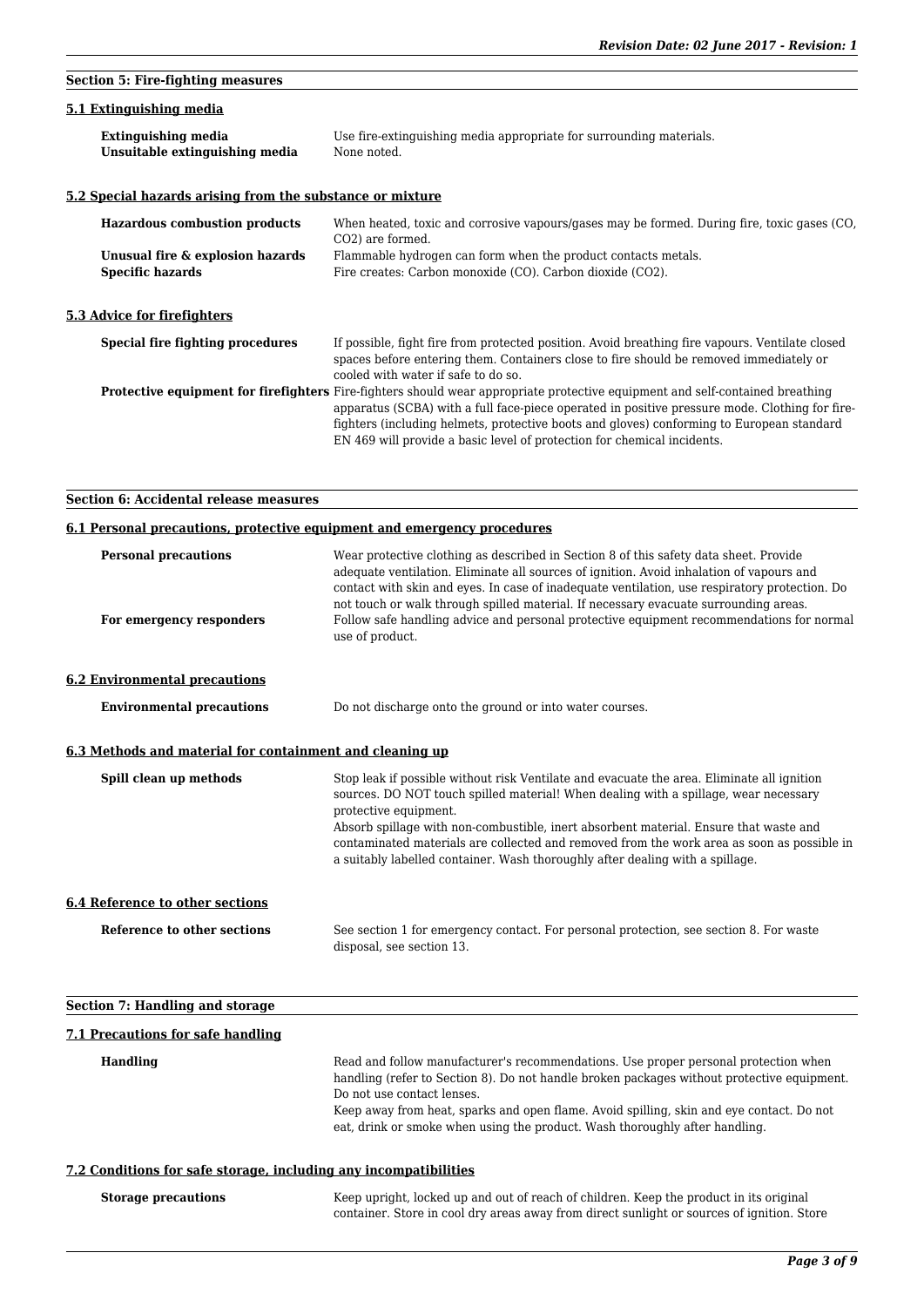**Storage class** Corrosive storage.

#### **7.3 Specific end use(s)**

**Specific end use(s)** The identified uses for this product are detailed in Section 1.2. Usage description Use only according to directions. Replace and tighten cap after use.

separate from other products which react with acids and strong oxidising agents.

# **Section 8: Exposure controls/Personal protection**

# **8.1 Control parameters**

| Component                     | <b>STD</b> | TWA (8 Hrs) |                      |          | STEL (15mins)        | <b>Notes</b> |
|-------------------------------|------------|-------------|----------------------|----------|----------------------|--------------|
| sodium hydroxide caustic soda | OEL        |             |                      |          | $2 \text{ mg/m}^3$   |              |
| sodium hydroxide caustic soda | WEL        |             |                      |          | $2 \text{ mg/m}^3$   |              |
| 2-butoxyethanol               | <b>OEL</b> | 20 ppm      | 98 mg/m <sup>3</sup> | $50$ ppm | $246 \text{ mg/m}^3$ | Sk, IOELV    |
| 2-butoxvethanol               | WEL        | $25$ ppm    | $123 \text{ mg/m}^3$ | $50$ ppm | $246 \text{ mg/m}^3$ |              |

**Ingredient comments** OEL - Occulational Exposure Limit - Ireland, Occupational Exposure Limits 2016. WEL - Workplace Exposure Limits - EH40/2005 Workplace exposure limits.

# **8.2 Exposure Controls**



| <b>Engineering measures</b>  | Provide adequate ventilation, including appropriate local extraction, to ensure that the     |
|------------------------------|----------------------------------------------------------------------------------------------|
|                              | defined occupational exposure limit is not exceeded.                                         |
| <b>Respiratory equipment</b> | If ventilation is inadequate, suitable respiratory protection must be worn. EN               |
|                              | 136/140/145/143/149. The specific respirator selected must be based on contamination levels  |
|                              | found in the work place. Where risk assessment shows air-purifying respirators are           |
|                              | appropriate a full face respirator conforming to EN143 should be used, and suitable          |
|                              | respirator cartridges as a backup to engineering controls. Consult manufacturer for specific |
|                              | advice.                                                                                      |
| <b>Hand protection</b>       | Where hand contact with the product may occur the use of gloves approved to relevant         |
|                              | standards (e.g. Europe: EN374) is recommended. (EU Directive 89/686/EEC). Gloves must be     |
|                              | inspected prior to use. Suggested material: Butyl rubber - Layer thickness: 0.11 mm,         |
|                              | Breakthrough time: >480 min. Consult manufacturer for specific advice.                       |
|                              | Selection of the glove material depends on consideration of the penetration times, rates of  |
|                              | diffusion and degradation, and concentration specific to the workplace. Use proper glove     |
|                              | removal technique (without touching glove's outer surface) to avoid skin contact with this   |
|                              | product. Dispose of contaminated gloves after use in accordance with applicable laws and     |
|                              | good laboratory practices.                                                                   |
| Eye protection               | Wear safety goggles or face shield to prevent any possibility of eye contact. Use equipment  |
|                              | for eye protection tested and approved under appropriate government standards such as EN     |
|                              | 166(EU).                                                                                     |
| Other protection             | The selected clothing must satisfy the European norm standard EN 943. Personal protective    |
|                              | equipment for the body should be selected based on the task being performed and the risks    |
|                              | involved and should be approved by a specialist before handing this product.                 |
| <b>Hygiene measures</b>      | Observe normal hygiene standards. Wash promptly if skin becomes contaminated. When           |
|                              | using do not eat, drink or smoke. Wash hands after use.                                      |
| <b>Process conditions</b>    | Ensure that eye flushing systems and safety showers are located close by in the work place.  |
|                              |                                                                                              |

## **Section 9: Physical and chemical properties**

# **9.1 Information on basic physical and chemical properties**

| Appearance | Liquid.                   |
|------------|---------------------------|
| Colour     | Red.                      |
| Odour      | No information available. |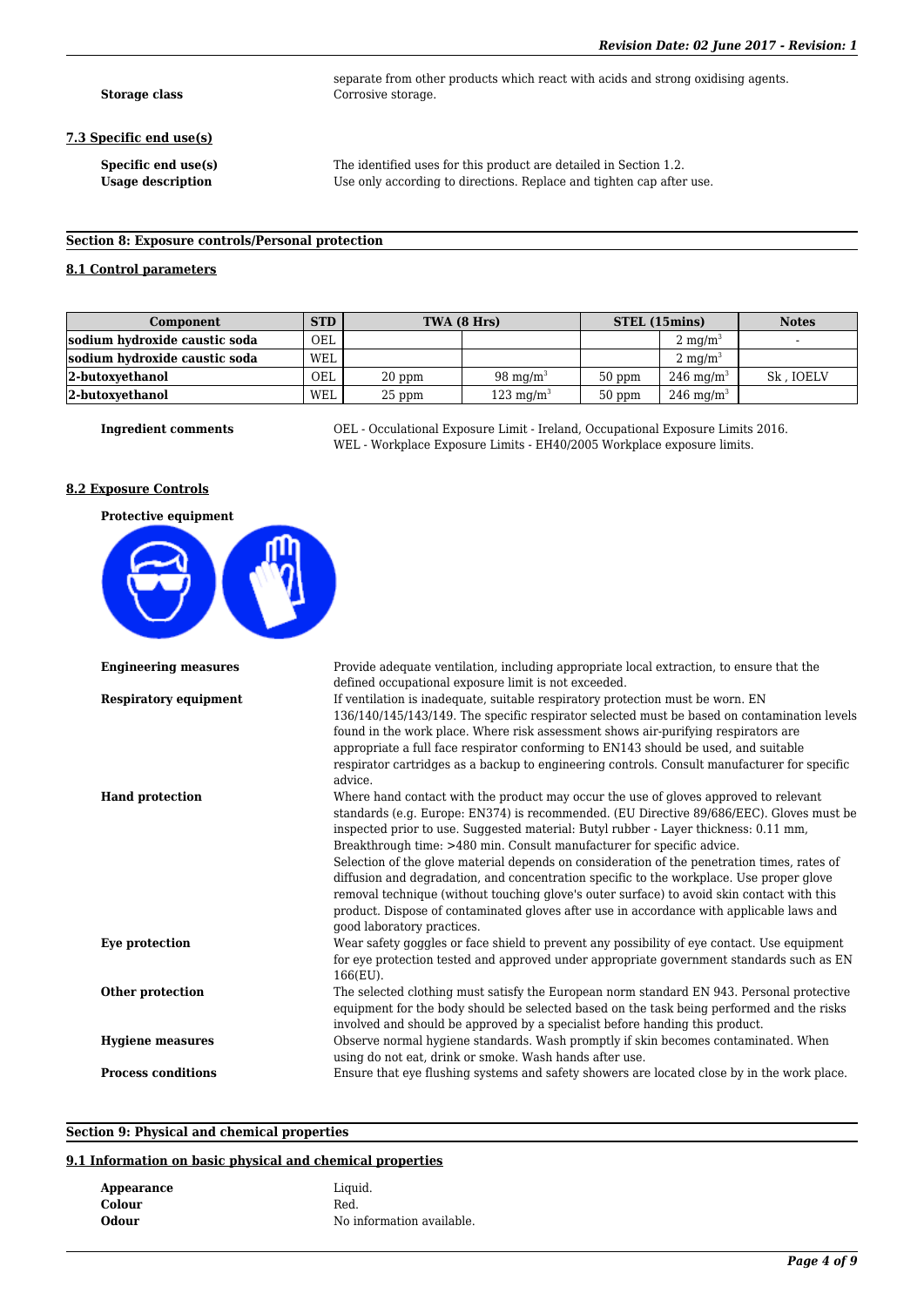|                           | <b>Odour threshold - lower</b>       | No information available.    |
|---------------------------|--------------------------------------|------------------------------|
|                           | Odour threshold - upper              | No information available.    |
|                           | pH-Value, Conc. Solution             | $>13.5$ .                    |
|                           | pH-Value, Diluted solution           | No information available.    |
| <b>Melting point</b>      |                                      | No information available.    |
| range                     | Initial boiling point and boiling    | No information available.    |
| <b>Flash point</b>        |                                      | No information available.    |
| <b>Evaporation rate</b>   |                                      | No information available.    |
| <b>Flammability state</b> |                                      | No information available.    |
|                           | <b>Flammability limit - lower(%)</b> | No information available.    |
|                           | Flammability limit - upper(%)        | No information available.    |
| Vapour pressure           |                                      | No information available.    |
|                           | Vapour density (air=1)               | No information available.    |
| <b>Relative density</b>   |                                      | $1.044 + (-0.003)$ .         |
| <b>Bulk density</b>       |                                      | No information available.    |
| <b>Solubility</b>         |                                      | No information available.    |
|                           | <b>Decomposition temperature</b>     | No information available.    |
| Octanol/Water             | Partition coefficient; n-            | No information available.    |
|                           | Auto ignition temperature (°C)       | No information available.    |
| <b>Viscosity</b>          |                                      | No information available.    |
|                           | <b>Explosive properties</b>          | Not classified as explosive. |
|                           | <b>Oxidising properties</b>          | No information available.    |
| 9.2 Other information     |                                      |                              |
| Molecular weight          |                                      | No information available.    |
|                           | Volatile organic compound            | No information available.    |
| <b>Other information</b>  |                                      | None noted.                  |

| Section 10: Stability and reactivity        |                                                                                    |  |
|---------------------------------------------|------------------------------------------------------------------------------------|--|
| 10.1 Reactivity                             |                                                                                    |  |
| <b>Reactivity</b>                           | Reaction with: Acids oxidising agents. Reactive with metals.                       |  |
| 10.2 Chemical stability<br><b>Stability</b> | Stable under normal temperature conditions and recommended use.                    |  |
| 10.3 Possibility of hazardous reactions     |                                                                                    |  |
| <b>Hazardous reactions</b>                  | For information on hazardous reactions see section 10.1. Attacks metals liberating |  |
| <b>Hazardous polymerisation</b>             | flammable Hydrogen gas.<br>Will not polymerise.                                    |  |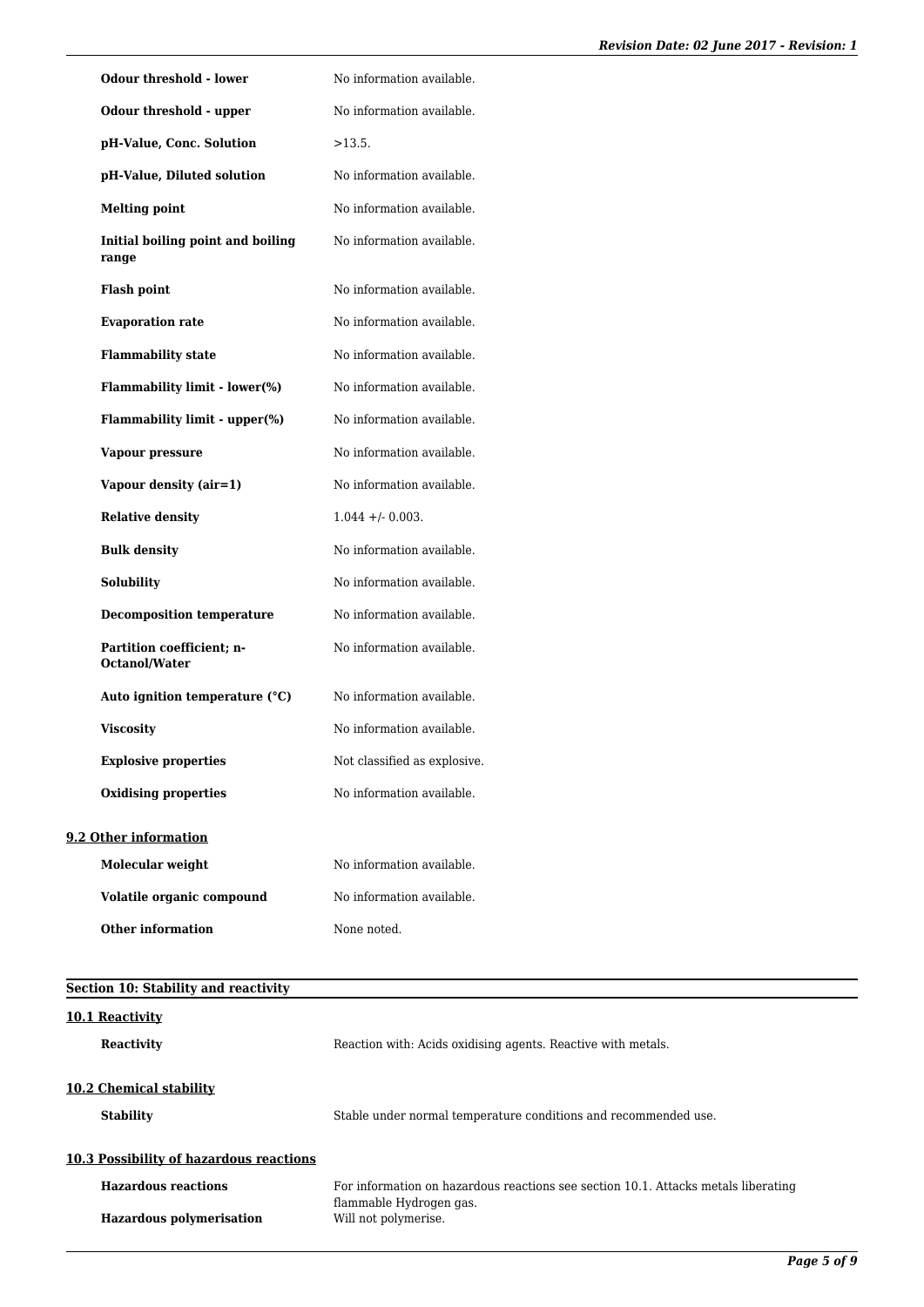|                                                                                        | Revision Date: 02 June 2017 - Revision: 1                                                                                                                                                                                                                                     |
|----------------------------------------------------------------------------------------|-------------------------------------------------------------------------------------------------------------------------------------------------------------------------------------------------------------------------------------------------------------------------------|
| <b>Polymerisation description</b>                                                      | Not applicable.                                                                                                                                                                                                                                                               |
| 10.4 Conditions to Avoid                                                               |                                                                                                                                                                                                                                                                               |
| <b>Conditions to avoid</b>                                                             | Avoid excessive heat for prolonged periods of time. Avoid extreme temperatures and storing<br>in large quantities and for long periods of time.                                                                                                                               |
| 10.5 Incompatible materials                                                            |                                                                                                                                                                                                                                                                               |
| <b>Materials to avoid</b>                                                              | Do not mix with other chemicals unless listed on directions. Keep away from acids and<br>oxidants. Corrosive to metals.                                                                                                                                                       |
| 10.6 Hazardous decomposition products                                                  |                                                                                                                                                                                                                                                                               |
|                                                                                        | Hazardous decomposition products Thermal decomposition or combustion may liberate carbon oxides and other harmful gases<br>or vapors.                                                                                                                                         |
| <b>Section 11: Toxicological information</b>                                           |                                                                                                                                                                                                                                                                               |
| 11.1 Information on toxicological effects                                              |                                                                                                                                                                                                                                                                               |
| <b>Toxicological information</b>                                                       | No toxicological information for the overall finished product.                                                                                                                                                                                                                |
| <b>Acute toxicity (Oral LD50)</b>                                                      | SODIUM HYDROXIDE (CAS 1310-73-2): 325 mg/kg bw, Rabbit. REACH dossier information.<br>Alcohols, C12 -15, ethoxylated (CAS $68131-39-5$ ): $> 5000$ mg/kg, Rat. REACH dossier<br>information. 2-BUTOXYETHANOL (CAS 111-76-2): 1746 mg/kg, Rat. REACH dossier                   |
| <b>Acute toxicity (Dermal LD50)</b>                                                    | information.<br>SODIUM HYDROXIDE (CAS 1310-73-2): 1350 mg/kg, Rabbit. IUCLID chemical data sheet.<br>Alcohols, C12 -15, ethoxylated (CAS $68131-39-5$ ): $> 2000$ mg/kg, Rat. REACH dossier<br>information. 2-BUTOXYETHANOL (CAS 111-76-2): 0.63 mL/kg, Rabbit. REACH dossier |
| <b>Acute toxicity (Inhalation LD50)</b>                                                | information.<br>Alcohols, C12 -15, ethoxylated (CAS $68131-39-5$ ): $> 1.6$ mg/l, (dust/mist) Rat - 4 hours.<br>REACH dossier information. 2-BUTOXYETHANOL (CAS 111-76-2): 450 ppm, (vapours) Rat -<br>4 hours. REACH dossier information.                                    |
| Serious eye damage/irritation                                                          | Causes serious eye damage.                                                                                                                                                                                                                                                    |
| <b>Skin corrosion/irritation</b>                                                       | No information available.                                                                                                                                                                                                                                                     |
| <b>Respiratory sensitisation</b><br><b>Skin sensitisation</b>                          | No information available.<br>No information available.                                                                                                                                                                                                                        |
| <b>Germ cell mutagenicity</b>                                                          | No information available.                                                                                                                                                                                                                                                     |
| Carcinogenicity                                                                        | No information available.                                                                                                                                                                                                                                                     |
| Specific target organ toxicity - Single exposure:<br><b>STOT - Single exposure</b>     | No information available.                                                                                                                                                                                                                                                     |
| Specific target organ toxicity - Repeated exposure:<br><b>STOT - Repeated exposure</b> | No information available.                                                                                                                                                                                                                                                     |
| <b>Inhalation</b>                                                                      | Inhalation of mist or vapor may cause respiratory tract irritation.                                                                                                                                                                                                           |
| Ingestion                                                                              | May cause chemical burns in mouth and throat. May cause severe internal injury.                                                                                                                                                                                               |
| Skin contact                                                                           | Corrosive. Cause severe skin burns.                                                                                                                                                                                                                                           |
| Eye contact                                                                            | Extreme irritation of eyes and mucous membranes, including burning and tearing. Corrosive<br>to eyes.                                                                                                                                                                         |
| Waste management                                                                       | When handling waste, consideration should be made to the safety precautions applying to<br>handling of the product.                                                                                                                                                           |

**Routes of entry** No information available. **Target organs** Eyes, skin, digestive system, respiratory system.

No information available.

**Aspiration hazards:** No information available.<br> **Reproductive toxicity:** No information available.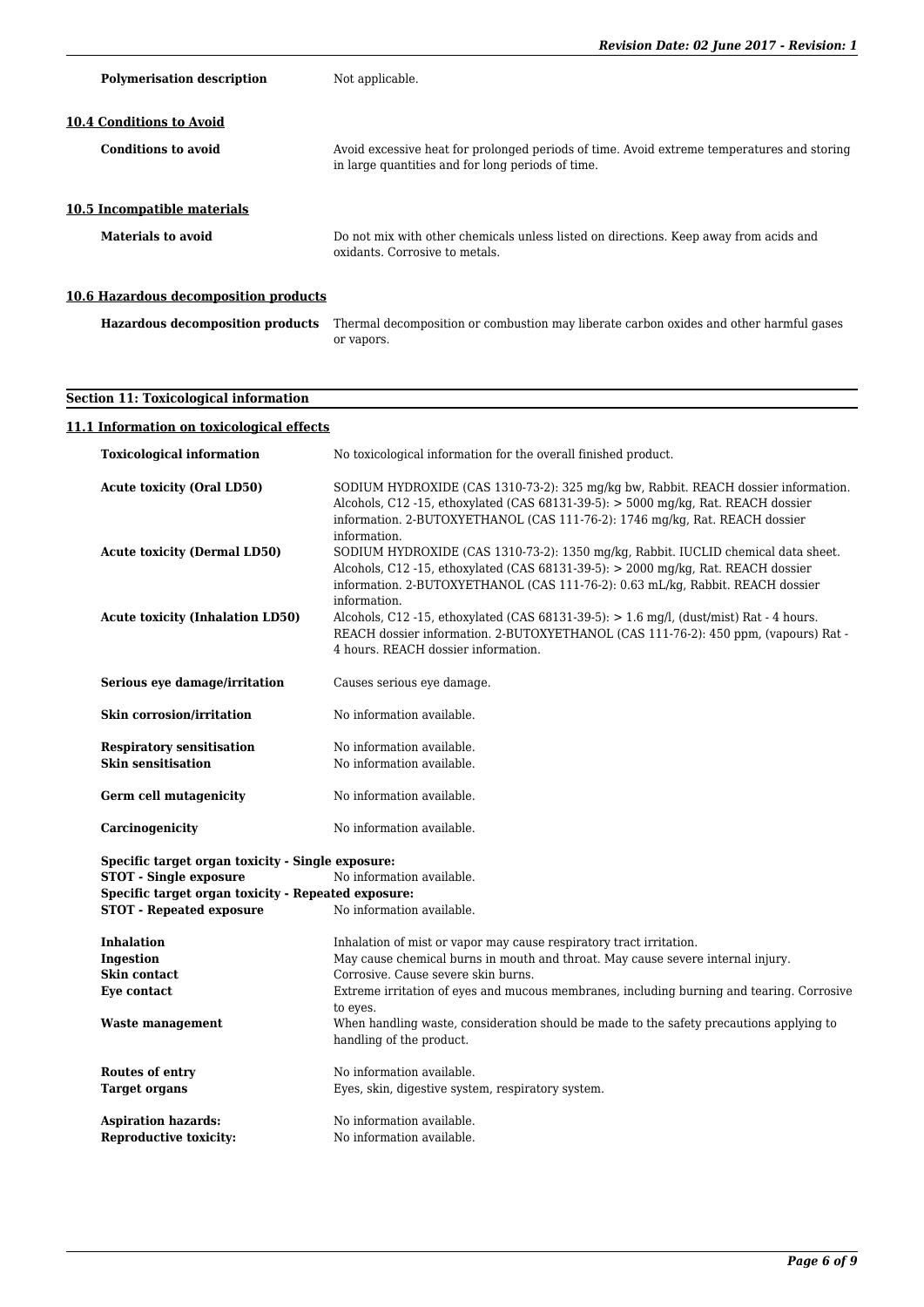| <b>Section 12: Ecological information</b>                                                                                      |                                                                                                                                                                                                                                                                                                                                                                                                                                    |
|--------------------------------------------------------------------------------------------------------------------------------|------------------------------------------------------------------------------------------------------------------------------------------------------------------------------------------------------------------------------------------------------------------------------------------------------------------------------------------------------------------------------------------------------------------------------------|
| 12.1 Toxicity                                                                                                                  |                                                                                                                                                                                                                                                                                                                                                                                                                                    |
| <b>Acute toxicity - Fish</b>                                                                                                   | SODIUM HYDROXIDE (CAS 1310-73-2) LC50: (96 hours) 45.4 mg/l, Oncorhynchus mykiss<br>(Rainbow trout.) IUCLID chemical data sheet. Alcohols, C12 -15, ethoxylated (CAS 68131-3-<br>-5) LC50: (96 hours) 0.59 mg/l, Pleuronectes platessa. REACH dossier information. 2-<br>BUTOXYETHANOL (CAS 111-76-2) LC50: (96 hours) 1474 mg/l, Oncorhynchus mykiss                                                                              |
|                                                                                                                                | (Rainbow trout.) REACH dossier information.<br>Acute toxicity - Aquatic invertebrates SODIUM HYDROXIDE (CAS 1310-73-2) EC50: (48 hours) 40.4 ug/L, Ceriodaphnia sp.<br>REACH dossier information. Alcohols, C12 -15, ethoxylated (CAS 68131-39-5) EC50: (48<br>hours) 0.14 mg/l, Daphnia magna. REACH dossier information. 2-BUTOXYETHANOL (CAS<br>111-76-2) EC50: (48 hours) 1550 mg/l, Daphnia magna. REACH dossier information. |
| <b>Acute toxicity - Aquatic plants</b>                                                                                         | Alcohols, C12 -15, ethoxylated (CAS 68131-39-5) EC50: (72 hours) 0.75 mg/l, Selenastrum<br>capricornutum. REACH dossier information. 2-BUTOXYETHANOL (CAS 111-76-2) EC50: (72<br>hours) 911 mg/l. NOEC: (72 hours) 88 mg/l, Pseudokirchneriella subcapitata. REACH dossier<br>information.                                                                                                                                         |
| <b>Acute toxicity - Microorganisms</b><br><b>Chronic toxicity - Fish</b><br><b>Chronic toxicity - Aquatic</b><br>invertebrates | No information available.<br>No information available.<br>No information available.                                                                                                                                                                                                                                                                                                                                                |
| <b>Chronic toxicity - Aquatic plants</b><br><b>Chronic toxicity - Microorganisms</b><br>Ecotoxicity                            | No information available.<br>No information available.<br>The product is not classified as environmentally hazardous. However, this does not exclude<br>the possibility that large or frequent spills can have a harmful or damaging effect on the<br>environment. The product may affect the acidity (pH-factor) in water with risk of harmful<br>effects to aquatic organisms.                                                   |
| Eco toxilogical information                                                                                                    | No ecological toxicity available on the overall finished product.                                                                                                                                                                                                                                                                                                                                                                  |
| 12.2 Persistence and degradability                                                                                             |                                                                                                                                                                                                                                                                                                                                                                                                                                    |
| <b>Degradability</b><br><b>Biological oxygen demand</b><br><b>Chemical oxygen demand</b>                                       | No information available.<br>No information available.<br>No information available.                                                                                                                                                                                                                                                                                                                                                |
| 12.3 Bioaccumulative potential                                                                                                 |                                                                                                                                                                                                                                                                                                                                                                                                                                    |
| <b>Bioaccumulative potential</b><br><b>Bioacculmation factor</b><br>Partition coefficient: n-<br>Octanol/Water                 | No data available on bioaccumulation.<br>No information available.<br>No information available.                                                                                                                                                                                                                                                                                                                                    |
| 12.4 Mobility in soil                                                                                                          |                                                                                                                                                                                                                                                                                                                                                                                                                                    |
| <b>Mobility</b>                                                                                                                | The product is soluble in water.                                                                                                                                                                                                                                                                                                                                                                                                   |
| 12.5 Results of PBT and vPvB assessment                                                                                        |                                                                                                                                                                                                                                                                                                                                                                                                                                    |
|                                                                                                                                | Results of PBT and vPvB assessment The product does not contain any PBT or vPvB Substances.                                                                                                                                                                                                                                                                                                                                        |
| 12.6 Other adverse effects                                                                                                     |                                                                                                                                                                                                                                                                                                                                                                                                                                    |
| <b>Other adverse effects</b>                                                                                                   | No information available.                                                                                                                                                                                                                                                                                                                                                                                                          |
| <b>Section 13: Disposal considerations</b>                                                                                     |                                                                                                                                                                                                                                                                                                                                                                                                                                    |
| <b>Waste management</b>                                                                                                        | When handling waste, consideration should be made to the safety precautions applying to<br>handling of the product.                                                                                                                                                                                                                                                                                                                |

# **13.1 Waste treatment methods**

**Disposal methods** Dispose of waste and residues in accordance with local authority requirements.

# **Section 14: Transport information**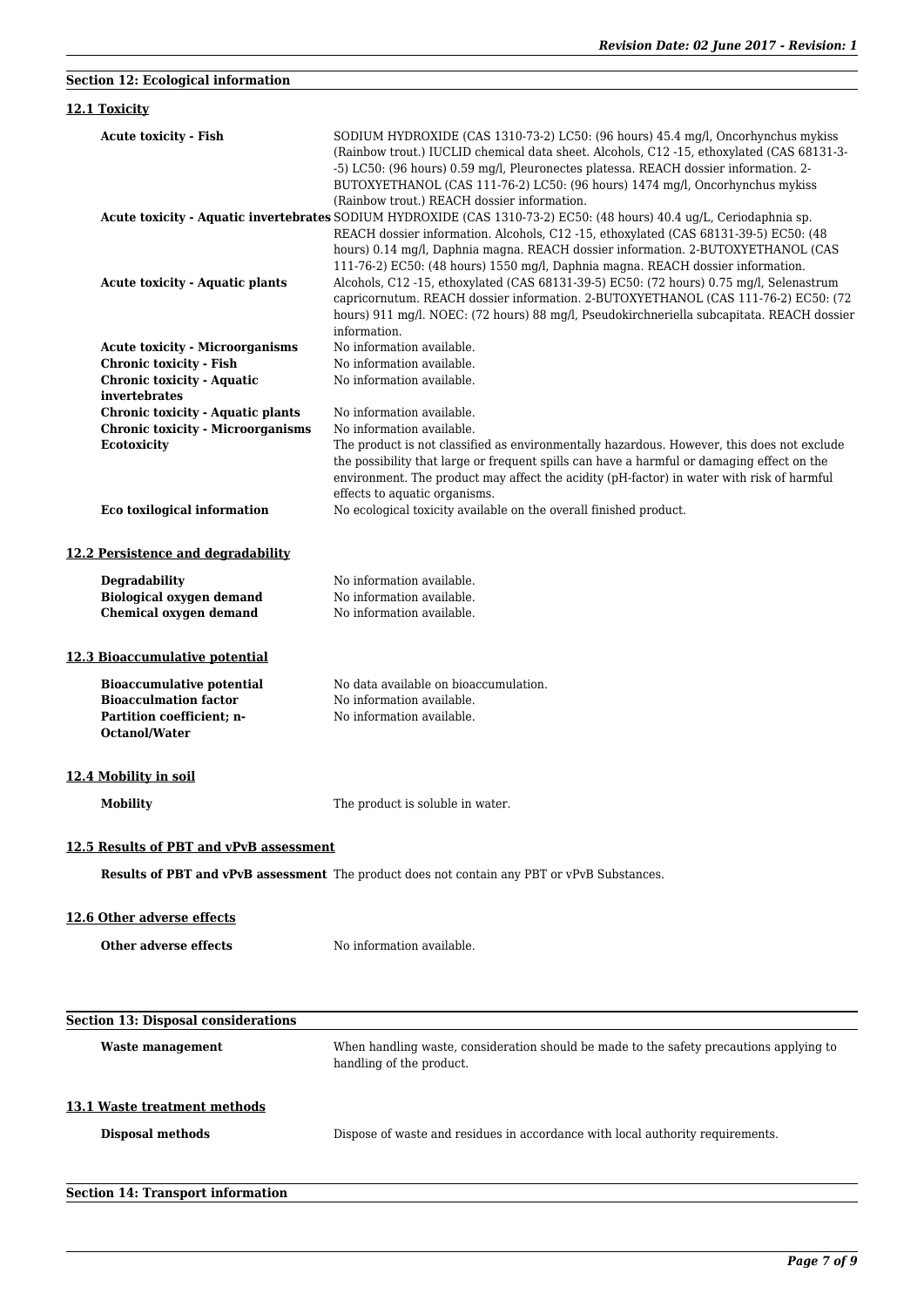# **14.1 UN number**

| UN1760 |
|--------|
| UN1760 |
| UN1760 |
|        |

**14.2 UN proper shipping name**

**ADR proper shipping name** CORROSIVE LIQUID, N.O.S. (sodium hydroxide caustic soda + Amides, coco, N-[-

**IMDG proper shipping name** CORROSIVE LIQUID, N.O.S. (sodium hydroxide caustic soda + Amides, coco, N-[-

**IATA proper shipping name** CORROSIVE LIQUID N.O.S. (sodium hydroxide caustic soda + Amides, coco, N-[-

# **14.3 Transport hazard class(es)**

| ADR class         |   |
|-------------------|---|
| <b>IMDG</b> class | 8 |
| <b>IATA class</b> | 8 |

**Transport labels**

| 8 |   |
|---|---|
|   |   |
|   | 8 |
|   |   |

-(dimethylamino)propyl])

-(dimethylamino)propyl])

-(dimethylamino)propyl])

| 14.4 Packing group |  |
|--------------------|--|
|                    |  |

| <b>ADR/RID/ADN packing group</b><br><b>IMDG</b> packing group<br>IATA packing group | TΤ<br>Н<br>Н           |
|-------------------------------------------------------------------------------------|------------------------|
| 14.5 Environmental hazards                                                          |                        |
| ADR                                                                                 | N٥                     |
| <b>IMDG</b>                                                                         | Nο                     |
| <b>TATA</b>                                                                         | $\mathbf{N}\mathbf{O}$ |
| 14.6 Special precautions for user                                                   |                        |
| <b>EMS</b>                                                                          | F-A. S-B               |
| <b>Emergency action code</b>                                                        | A3                     |
| Hazard no. (ADR)                                                                    | 80                     |
| Tunnel restriction code                                                             | (E)                    |
|                                                                                     |                        |

#### **14.7 Transport in bulk according to annex II of MARPOL73/78 and the IBC code**

Not applicable.

#### **Section 15: Regulatory information**

# **15.1 Safety, health and environmental regulations/Legislation specific for the substance or mixture**

| EU legislation                    | Regulation (EC) No 1272/2008 of the European Parliament and of the Council of 16<br>December 2008 on classification, labelling and packaging of substances and mixtures,<br>amending and repealing Directives 67/548/EEC and 1999/45/EC, and amending Regulation<br>(EC) No 1907/2006 with amendments. The UN Globally Harmonized System (GHS) Safety<br>Data Sheet format (Annex IV) is implemented as Annex II of REACH EU No 453/2010 of 20th<br>May 2010 amending regulation (EC) No 1907/2006. |
|-----------------------------------|-----------------------------------------------------------------------------------------------------------------------------------------------------------------------------------------------------------------------------------------------------------------------------------------------------------------------------------------------------------------------------------------------------------------------------------------------------------------------------------------------------|
| Approved code of practice         | Workplace Exposure Limits Guidance Note EH40/2005.                                                                                                                                                                                                                                                                                                                                                                                                                                                  |
|                                   | 2016 Code of Practice for the Chemical Agents Regulations in accordance with section 60 of<br>the Safety, Health and Welfare at Work Act 2005 (No. 10 of 2005).                                                                                                                                                                                                                                                                                                                                     |
| <b>Chemical safety assessment</b> | No chemical safety assessment has been carried out.                                                                                                                                                                                                                                                                                                                                                                                                                                                 |